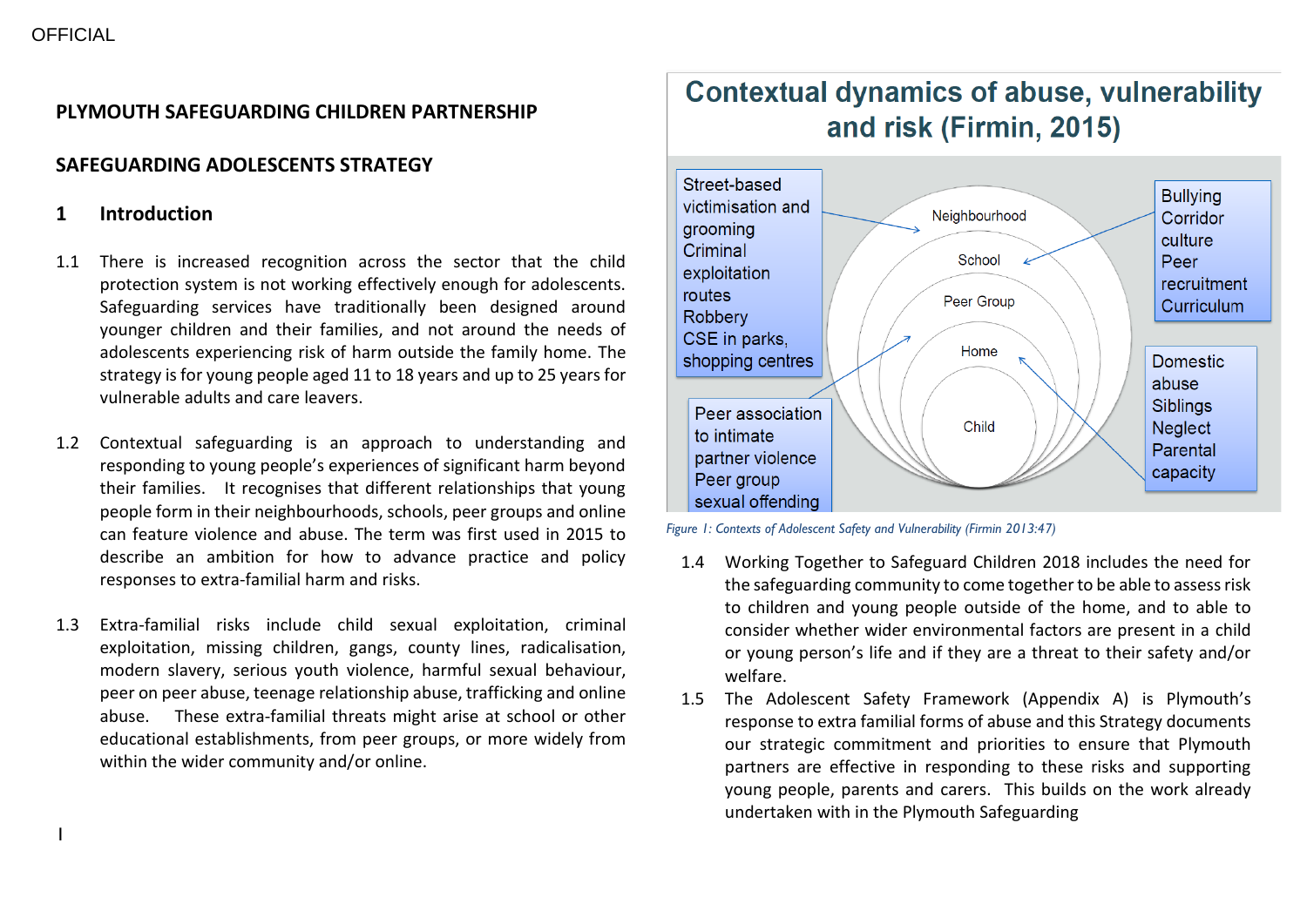Children Partnership.

## **2 Purpose and Scope**

- 2.1 This Strategy's core purpose is that by clear and robust multi-agency working young people are kept safe within the contexts that influence their lives – home, school, peer group, neighbourhood and community. This includes online activity which young people simply see as part of their usual world – they do not separate the two.
- 2.2 The Strategy's scope is to address risks faced by vulnerable adolescents, by recognising and ensuring that the following key factors support a holistic approach to extra-familial safeguarding practice<sup>1</sup>

| <b>Adolescent Agency</b>                                   | • Recognise and work with the increasing<br>desire for automony displayed by young<br>people during the developmental stage                                                             |
|------------------------------------------------------------|-----------------------------------------------------------------------------------------------------------------------------------------------------------------------------------------|
| <b>Locality Based</b>                                      | • Critically assess our analytical capacity and<br>the extent of which our assessement of risk<br>and protection is fit for the purpose of<br>understanding extra-familial harm         |
| Peer Influence                                             | • Recognise and work with peer relationships                                                                                                                                            |
| <b>Grooming, Coercion</b><br>& Debt bondage                | •Understand and develop our holistic<br>approach to grooming, coercion and debt<br>bondage                                                                                              |
| <b>Parental Isolation</b><br>and Community<br>Guardianship | • Address the isolation of parents whose<br>children are being impacted by extra-familial<br>harm<br>. Identify and upskill existing community<br>members to broaden safeguarding reach |

2.3 The PSCP shall ensure the effective coordination of its multi-agency activity and oversee developments to the above approach to ensure that a positive difference is being made to young people's lives. This will look and feel different to each young person.

## **3 Principles**

3.1 Drawing on effective national and local practice, the PSCP and practitioners will promote an adolescent-centred approach applying

<sup>1</sup> Contextual Safeguarding and Child Protection 'Rewriting the Rules' Carlene Firmin 2020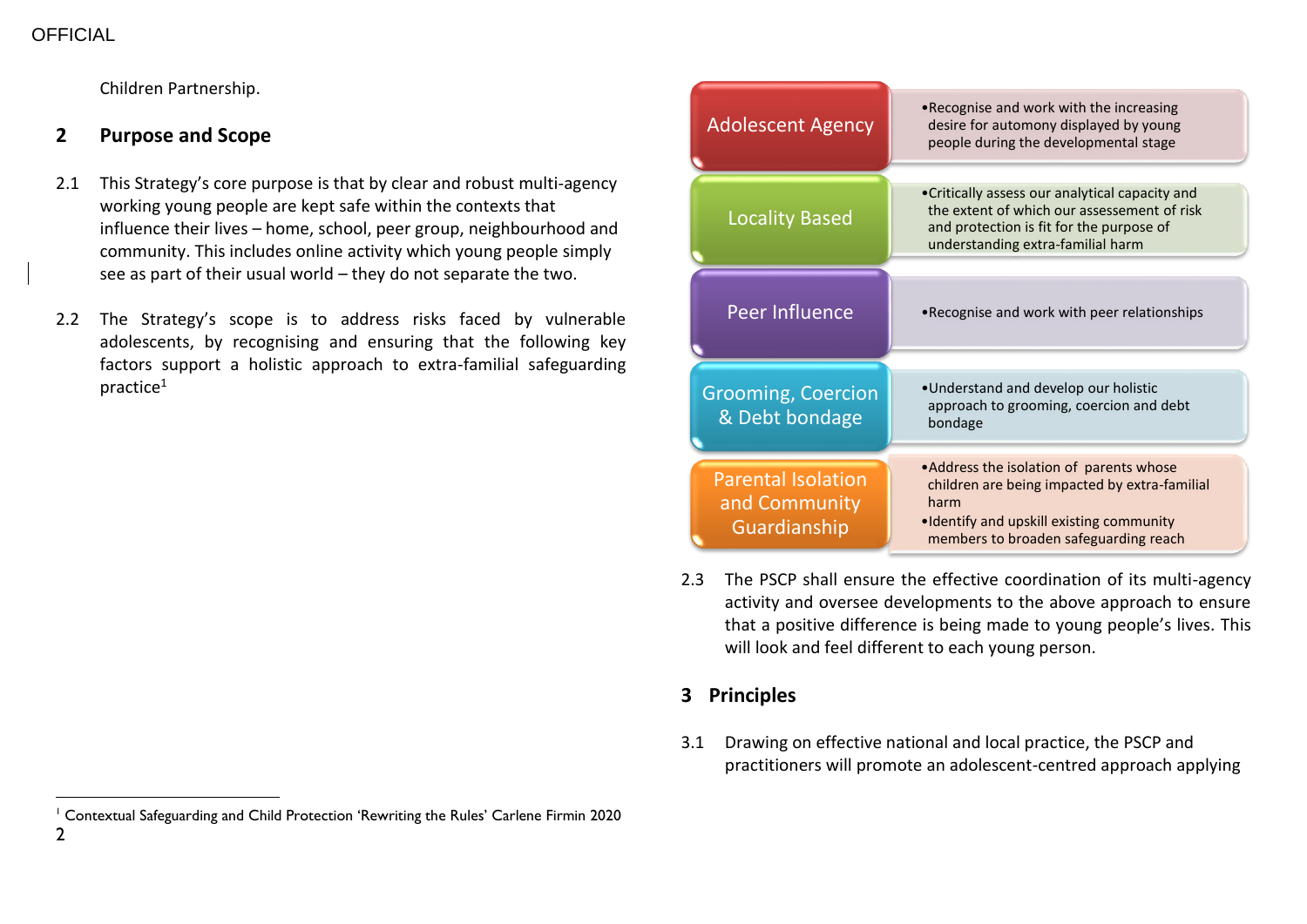the principles proposed by the Association of Directors of Children's Services (ADCS) and Research in Practice (RiP)<sup>2</sup>;-

- **Work with adolescent development**: particularly perception, autonomy, aspiration and skills
- **Work with adolescents as assets and resources:** e.g. drawn on strengths to build confidence and resilience
- **Promote supportive relationships between adolescents and their family and peers**
- **Prioritise supportive relationships between adolescents and key practitioners through service design**
- **Take a holistic approach to both adolescents and the risks they face:** e.g. avoid labelling adolescents according to the risks they face
- **Ensure services are accessible and advertised**: respond to adolescent autonomy, advertise the benefits and provide outreach
- **Equip and support our workforce**; develop a multi-agency workforce development plan that empowers practitioners and organisations to understand and respond to contextual safeguarding concerns.
- 3.2 The PSCP shall also apply the Plymouth Trauma Informed lens to its understanding of levels of need and risk faced by adolescents. The PSCP recognises that for some young people the environments they grow up in, the people they relate to, and the experiences they have are adverse, and have a potentially traumatic and lifelong impact on their development, physical and mental health, and ultimately their way of life.
- 3.3 Adverse childhood experiences are defined as highly stressful events or situations that occur during children and/or adolescence. It can be

a single event or incident, or prolonged threats to a child's or young person's safety, security or bodily integrity. These experiences require significant neurobiological, psychological, and behaviour adaptations to survive. We can best understand these adaptations to be children's and young people's attempt to:

- Survive in their immediate environment:
- Find ways of mitigating or tolerating the adversity, by using the resources available to them;
- Establish a sense of safety or control
- $\bullet$  Make sense of the experiences that they have had.<sup>3</sup>
- 3.5 The PSCP works to ensure that trauma informed practice is **Everybody's Business** and shall apply the trauma informed lens in its work by using the Plymouth Trauma Informed Network principles which:
- **REALISES** what trauma is and how it can have wide spread impact for, young people, families and communities.
- **RECOGNISES** the signs and effects of trauma in individual young people and families, groups and communities. This includes the PSCP multi-agency workforce.
- **RESPONDS** by integrating knowledge regarding trauma informed approaches into safeguarding policies, procedures and practice.
- **RESISTS** re-traumatising young people, families and communities by actively seeking to avoid situations where traumatic memories might be retriggered and seeking to deescalate and diffuse potentially traumatic interactions when they occur.
- **RESILIENCE** is promoted in supporting young people, families and communities to cope with and adapt to adversity, and have the strength to challenge situations where it might occur.

<sup>&</sup>lt;sup>2</sup> S [Adolescent-centred approach principles](https://adcs.org.uk/assets/documentation/AC19_TSafeguarding.pdf) – ADCS and RiP

<sup>&</sup>lt;sup>3</sup>Adversity and Trauma Informed Practice by Rebecca Brennan, Dr Marc Bush, and David Tricket with Charlotte Levene and Joanna Watson.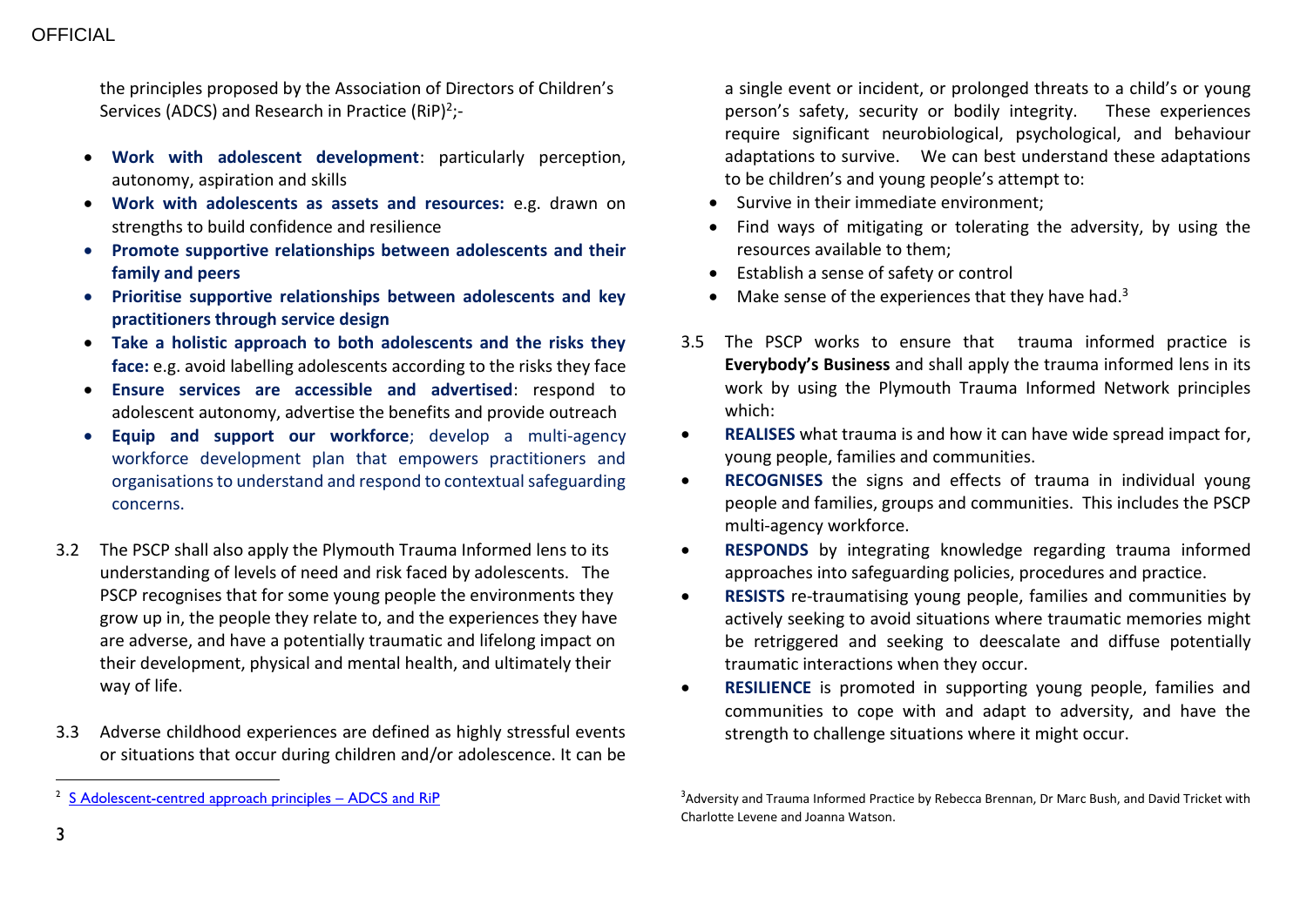## **OFFICIAL**

- 3.6 When professionals are discussing levels of need and considering appropriate responses to those needs they should support the 5 Core Values for a trauma informed Plymouth:
- **SAFE -** There is consideration of the psychological safety of those involved in and impacted by safeguarding decisions and arrangements. When meeting, engaging and working with children, young people, families, communities and professionals all efforts shall be made to establishing trusting relationships.
- **PERSON CENTRED -** Understanding the lived experience of children, young people families and communities and the circumstances which led to their involvement within safeguarding services. Voices of the child, young person, families and communities shall be listened to and heard with respect.
- **COLLABORATIVE -** Children, young people, families, communities and professionals are treated wherever possible as equal partners in safeguarding decisions, arrangements, planning and interventions.
- **EMPOWERING -** There is an overriding expectation that safeguarding decisions and arrangements shall make a genuine difference. All involved, engaged or working within safeguarding services deserve to know that their contributions have influenced real change.
- **KIND -** Ensure that language is appropriate and mindful of victim blaming or falling into judgement. There shall be understanding that traumatic circumstances may evidence behaviour that is considered challenging and the trauma lens shall be applied to try to understand the underlying cause of this. There shall be kindness, clear transparent and compassionate communication and engagement. This is outlined in Plymouth's Trauma Informed Lens.<sup>4</sup>

## **4 SHARED LANGUAGE**

4.1 Exploitation is never the victim's fault. It is abuse. In September 2016 Ofsted published their report 'Time to Listen'<sup>5</sup> - a joined up approach to child sexual exploitation and missing children and highlighted that in a small number of care and police records inappropriate language was being used by professionals that easily conveyed to the young person that they were responsible for their abuse. It is known that language used by our safeguarding professionals remains very important. Language must reflect the coercion and lack of control young people have in abusive relationships or exploitative situations. Victim blaming language may reinforce the perpetrators' message of guilt and shame, and prevent young people from disclosing their abuse for fear of being blamed by professionals.

4.2 This strategy requires the PSCP to eliminate language and responses that blame and stigmatise young people. The PSCP will challenge fixed/uninformed and victim blaming language.

## **5. PRIORITIES**

The priorities of this strategy are held and overseen by the Chairs' Group of the PSCP. It is their role to ensure that the priorities set out within this Strategy and the implementation and development of the Adolescent Safety Framework is successful.

## **Priority: PREPARE**

## Why is it a priority?

The PSCP will prepare its multi-agency partners to ensure risks to children, young people and families are considered in the contexts and social rules of

<sup>4</sup> Produced by Simon Hardwick, Anna Moss & Shelley Shaw for the Trauma Informed Plymouth Network

<sup>&</sup>lt;sup>5</sup> Ofsted 'Time to Listen' 2016 [Take the time to listen to vulnerable children, say inspectorates -](https://www.gov.uk/government/news/take-the-time-to-listen-to-vulnerable-children-say-inspectorates) GOV.UK [\(www.gov.uk\)](https://www.gov.uk/government/news/take-the-time-to-listen-to-vulnerable-children-say-inspectorates)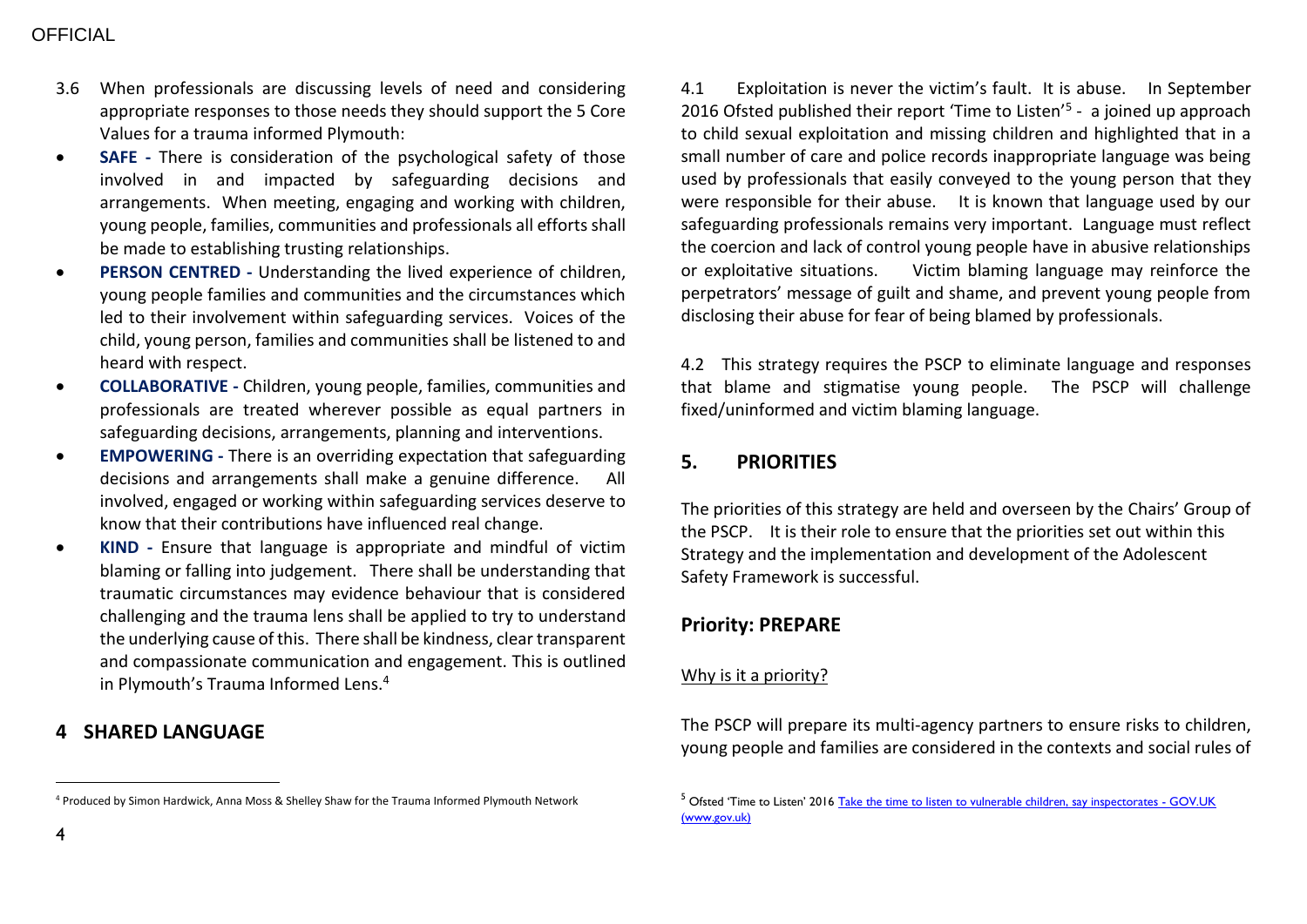which they live, learn, and grow. We shall understand local intelligence, demand and need regarding child exploitation, share intelligence effectively and be able to identify young people at risk of experiencing exploitation. All partners shall recognise the valuable contributions of families, schools, neighbourhoods and communities to help make young people safe. **Safeguarding is everyone's business.**

#### How we will make a difference?

Our safeguarding framework and systems will be underpinned by visible strong leadership and a welfare focused multi-agency approach to working with and preventing child exploitation. Co-designed frameworks and systems shall enable reach and analysis into peer groups, schools and community contexts and will work with and for young people, parents and practitioners**.** 

### **Priority: PREVENT**

#### Why is it a priority?

Organisations and communities shall develop a culture that recognises the causes of child exploitation, the signs and risk indicators and do all they can to tackle them. Each agency, organisation and community within the PSCP shall proactively highlight the issue of child exploitation and inform its employees, workers and other partners on how to identify signs and risks and know the pathways to share information.

#### How we will make a difference?

The safety of our children and young people shall be prioritised across all of our partnership. Our children and young people shall benefit from the city's Children and Young People's Plan: "A Bright Future." The three priorities are for all children and young people to be happy and healthy, to be safe, and to achieve and aspire. This means that all partnerships, political and community leaders shall have prioritised these aims and reflect them within their own respective corporate and strategic planning and commitments. Early help builds resilience and prevents vulnerabilities escalating into social or educational exclusion, neglect and abuse. A universal culture of recognising and working with adverse childhood experiences is fostered. All agencies can mobilise early help multi-agency interventions, focused upon children and young people at risk of experiencing adversity arising from exposure to familial violence, abuse or neglect, poverty, parental mental health or substance misuse or from being excluded from school. Trusting relationships will have been built between partners and families and children to hold and support risk, providing training and build awareness to keep children and young people safe online, in their homes, schools and neighbourhoods. Schools deliver consistent high quality PSHE with a whole school approach to gender equality, safeguarding and preventing exploitation. This follows Ofsted's Review of sexual abuse in schools and colleges in June 2021.<sup>6</sup>

## **Priority: PROTECT**

#### Why is it a priority?

Children and young people who are at risk of child exploitation as well as those who are experiencing child exploitation or survivors of child exploitation will be supported. Agencies shall be able to identify and

<sup>&</sup>lt;sup>6</sup> Ofsted's findings and recommendations on sexual harassment and sexual violence, including online sexual abuse[. Review of sexual abuse in schools and colleges -](https://www.gov.uk/government/publications/review-of-sexual-abuse-in-schools-and-colleges) GOV.UK (www.gov.uk)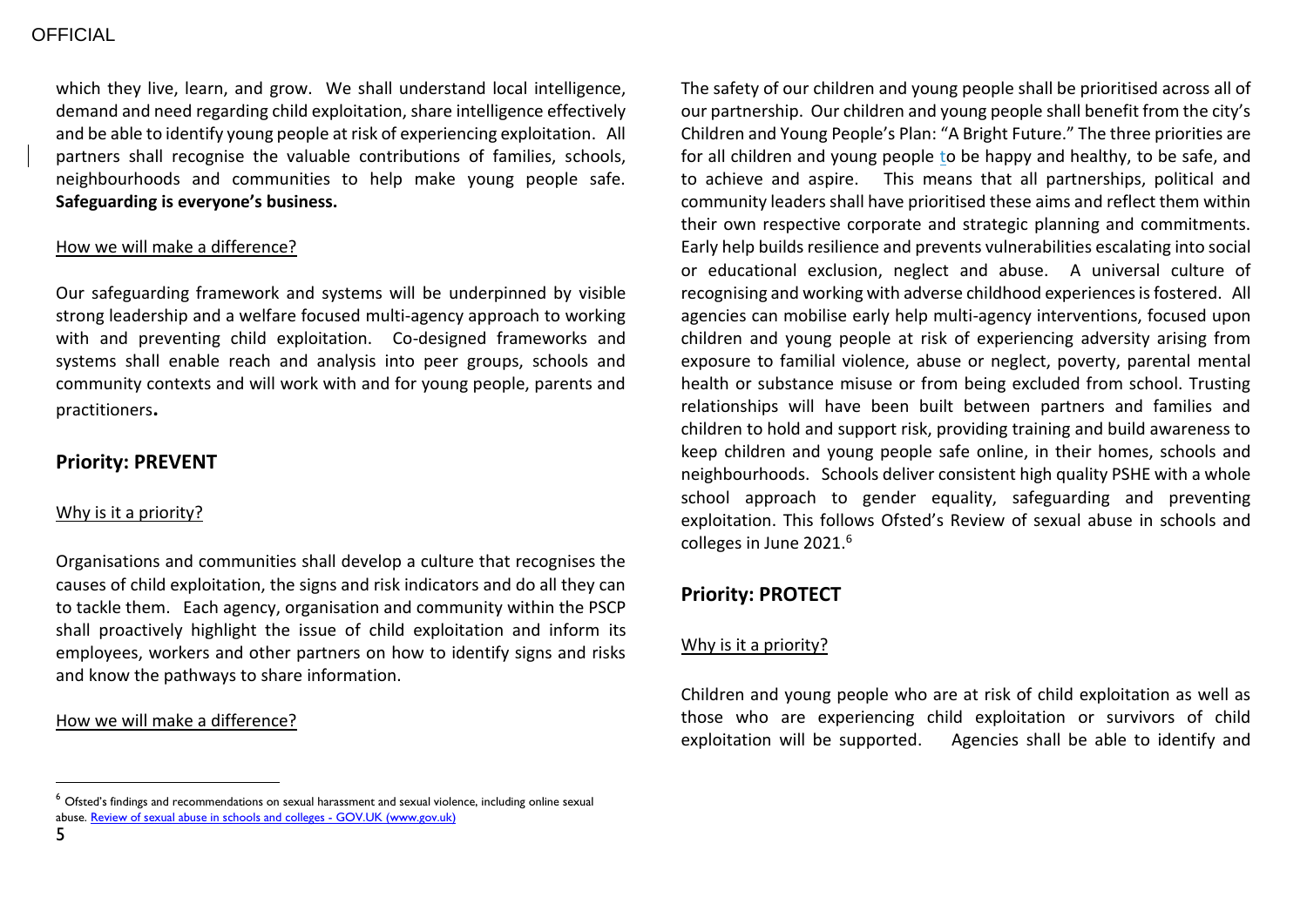protect these children and young people and provide a rapid, trauma informed and welfare driven multi-agency response and support for the child or young person, their family and wider community. All agencies shall cooperate and collaborate to build a clear and accurate picture of a child or young person's circumstances and daily lived experience and know who can be involved to provide protection.

#### How we will make a difference?

All multi-agency professionals will be confident and competent in their knowledge of risk and vulnerability factors as they relate to the exploitation of children and young people. Multi-agency information and intelligence will be gathered and shared to identify children and young people who are vulnerable to exploitation. Hotspots will be mapped, trends known, missing episodes understood responded to and reduced, and professionals shall readily identify victims, perpetrators and criminal activity involving children. The Plymouth Operational Missing and Child Exploitation Group shall ensure that risks and needs in our area can be identified at the earliest point and measures put in place to protect children and our families. Children and young people shall be recognised and supported as victims.

### **Priority: PURSUE**

#### Why is it a priority?

Perpetrators of child exploitation will be pursued using all legislative opportunities at our disposal and target specific risks, ranging from warning notices to offence charges and community protection order, and ultimately leading to prosecution of those response. We shall ensure that there is effective risk management of perpetrators within our City and wider south west peninsula region.

#### How we will make a difference?

Policing responses to perpetrators shall be robust and criminal investigations shall run alongside plans to support and respond to child exploitation. The information sharing between agencies and shall be accurate, timely and effective, and routinely use intelligence led disruption in relation to any local businesses, neighbourhoods, schools, or online arenas as well as individuals or groups linked to or associated with child exploitation. All agencies shall be responsible for and flexibly applying the full range of disruption activities available to them both via criminal and civil processes. These shall include exercising all powers available in relation to licensing, health and safety, fraud, housing provision and other related statutory powers and legislation. Robust offender management processes, planning and strategies shall reduce the risk presented by identified perpetrators.

## **Priority: ENGAGE and EMPOWER**

## Why is it a priority?

Engagement with children, young people, families, and community leaders and members is important to raise awareness of child exploitation and promote safeguarding community guardianships. We will listen to children, young people, families and communities in our continued development and implementation of services, support and systems. We will work with peer relationships wherever possible rather than dismantling them.

We will support survivors of children exploitation with a trauma informed approach which ensures that their needs are met.

#### How we will make a difference?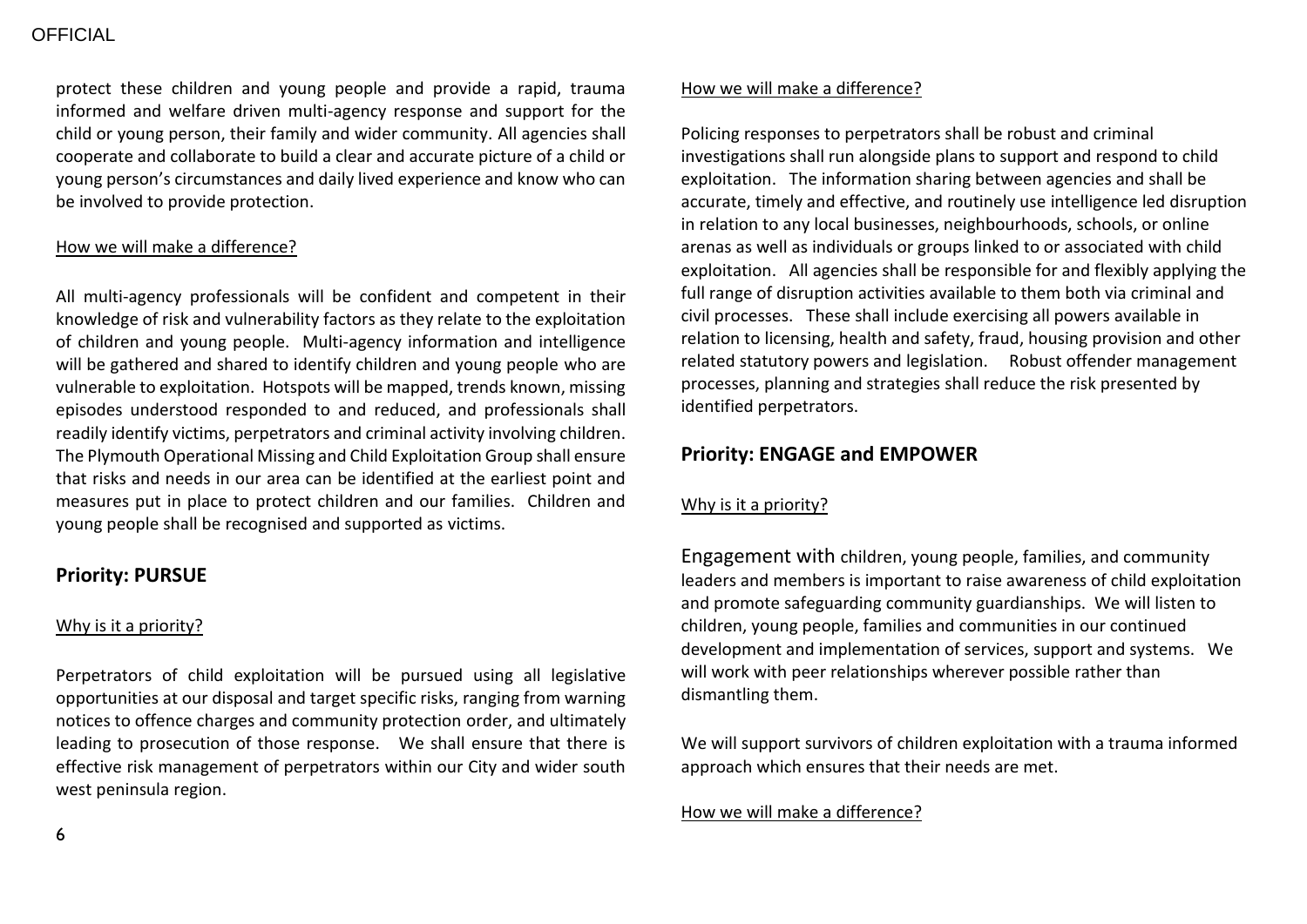## **OFFICIAL**

Our approach to safeguarding adolescents shall be informed and shaped by the realities of our young people across the various contexts of their lives. Young people shall be able to tell us about their views on safety in Plymouth and be integrated into project planning and developing solutions to some of the problems that they face or witness within their local schools, groups and neighbourhoods. Key leaders and practitioners shall, as business as normal, frequently engage and discuss with young people the work that they do, and how they can better support and empower them so they have the resilience, self-confidence and skills to be aspirational young adults.

Young people shall feel supported to report what is happening or happened to them and to receive positive responses which ensures their experience does not define their future. Young people will be treated as victims and shall be supported within any resulting criminal justice processes or systems. Young people shall receive the right support, at the right time and from the right service for them.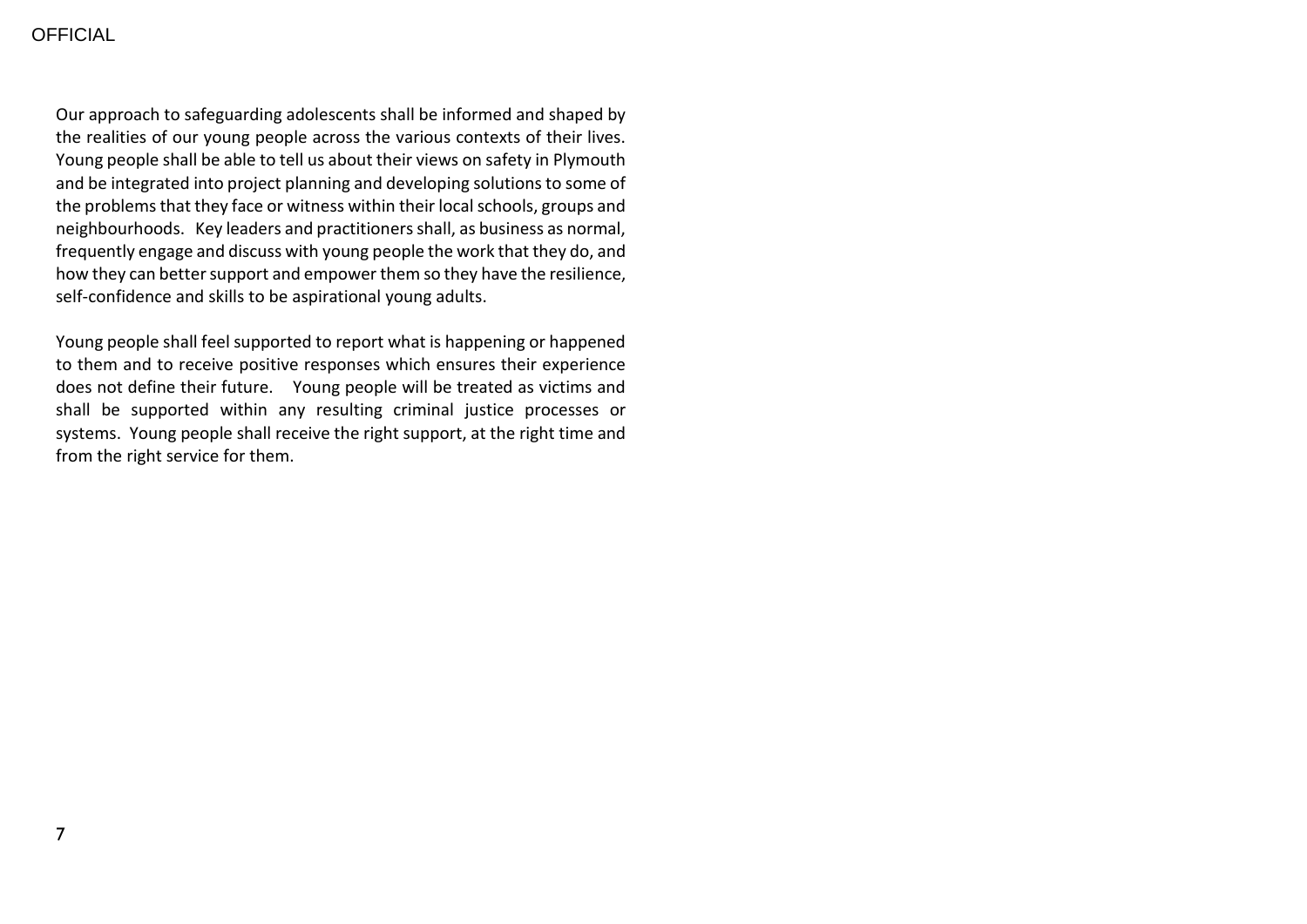## **APPENDIX A**

## **THE PLYMOUTH ADOLESCENT SAFETY FRAMEWORK**

- 1.1 The Plymouth Adolescent Safety Framework (ASF) has been developed to:
- Ensure that young people feel and are safe outside of their homes and for parents to feel reassured;
- Improve the quality of coordinated multi agency safety planning when an adolescent is at risk for which their parents are not culpable in respect of significant harm;
- Ensure consistent safety planning support when key risks are identified;
- Identify adolescents of concern early to intervene as a partnership to reduce risk and prevent further harm;
- Ensure evidence-informed and consistent multi-agency interventions;
- Ensure linkage between strategic and operational issues affecting adolescent risk.
- 1.2 It provides a coordinated method for professionals to assess, plan and intervene in extra-familial risk, using a child welfare lens, by working with a range of community providers to keep children safe within the spaces and places they use.
- 1.3 The ASF is a strength-based multi-agency safeguarding approach to managing risk that is primarily found outside of the home, supporting young people aged 11 to 18 years (up to 25 years for vulnerable adults and care leavers) and their families to increase safety. The approach is focused on our collective capacity as professionals and communities – not just the family – to keep young people safe from exploitation and harm.
- 1.4 The framework provides a single and holistic approach to referral and assessments of individual children, peer groups, neighbourhoods, locations or persons of concern.
	- Assessment focuses on where the risk comes from and considers adolescent development, impact of trauma and collective responsibility to protect.
	- Assessment analyses risks outside of the family, as well as identifying strengths to maximise the participation of the young person, their families and social networks.
	- Practitioners complete relevant sections of the assessment appropriate to the pathway and/or context they are concerned about and that they consider to have the greatest impact on safety.
- 1.5 The exploitation hub provides coordination through the Children's Gateway which will ensure timely individual safeguarding, threshold stability, analysis and support. This also enables different contexts (e.g. people, situations and